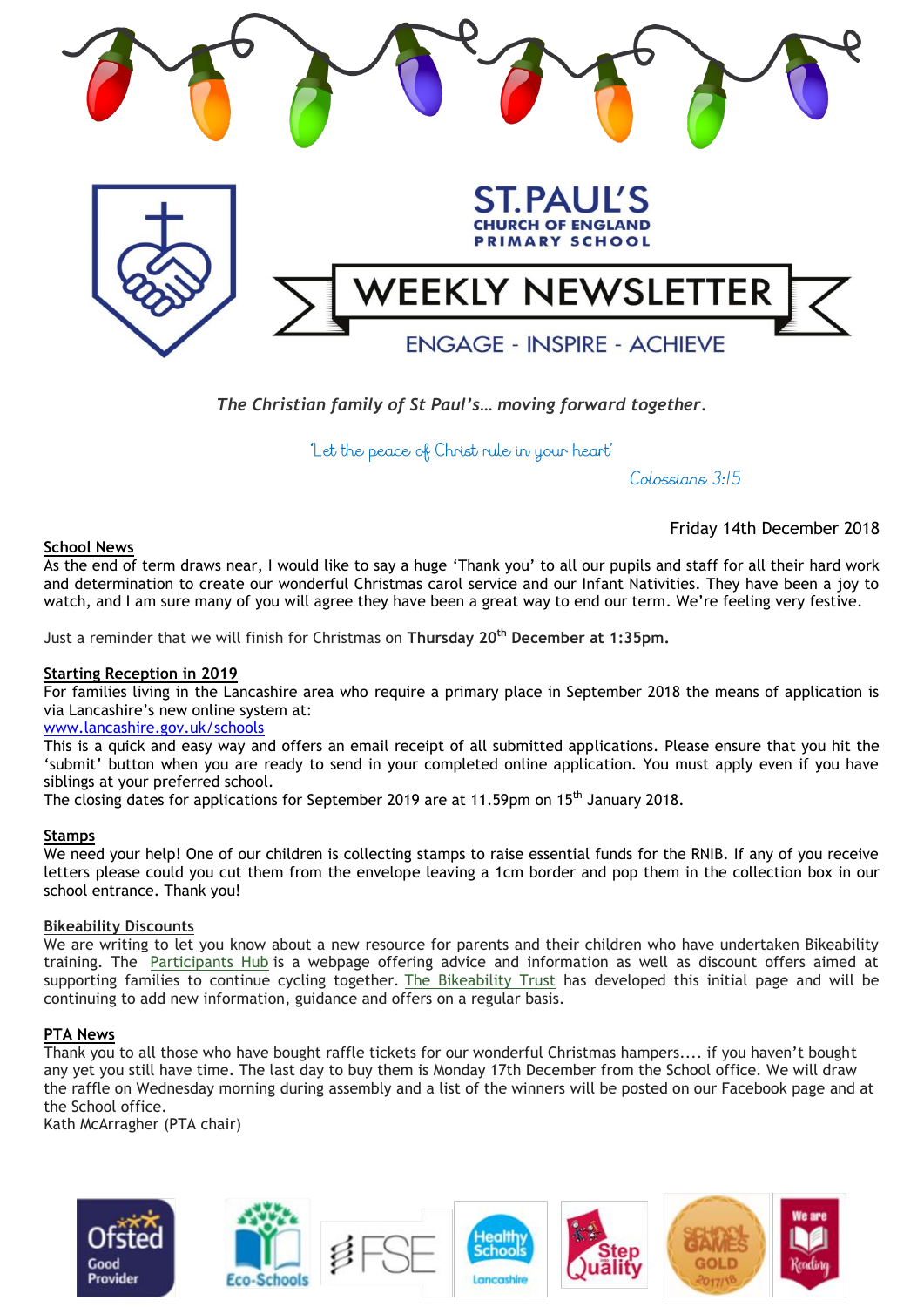

## **Winter Weather**

As part of our winter preparation, I would like to inform you that we take Health and Safety very seriously in school in the unfortunate event of extreme weather, we will aim to remain open. If we have to close school due to dangerous weather conditions, we will update our school's Twitter page at the earliest opportunity. We will also update our PTA Facebook page, our school website and we will inform BBC Radio Lancashire.

### **Lunchboxes**

We have noticed that some children's packed lunches contain foods which are high in fat and sugar. Please be mindful when making your child's lunch that sugary treats, chocolate bars, fizzy drinks etc should not be brought into school. There are lots of healthy lunch ideas at [https://www.nhs.uk/change4life/recipes/healthier-lunchboxes.](https://www.nhs.uk/change4life/recipes/healthier-lunchboxes) Thank you for your support and understanding in this.

# **Book People- School Fundraiser Discount Code**

We have an exclusive code from The Book People which allows you £5 off every order over £25. School will also earn 10% commission for every order placed which will enable us to add to our collection of library and classroom books. Please visit [www.thebookpeople.co.uk/school-fundraising](http://www.thebookpeople.co.uk/school-fundraising) and enter the school's unique code which is **3J7G1XV.** This code will expire on 31<sup>st</sup> January 2019. Happy shopping!

# **St Paul's Awards**

|                             | <b>Learner of the Week</b>                                                                                                                   | <b>BLP Award</b> | Attendance |
|-----------------------------|----------------------------------------------------------------------------------------------------------------------------------------------|------------------|------------|
| <b>Amazing Acorns -</b>     | Martha & Mrs Jabeen's                                                                                                                        | Brennie & Nile   | 97%        |
|                             | Class                                                                                                                                        |                  |            |
| <b>Super Sycamores -</b>    | Leon                                                                                                                                         | Jessica L        | 95.8%      |
| <b>Outstanding Alders -</b> | William T                                                                                                                                    | Coby             | 100%       |
| <b>Enchanted Elms -</b>     | Oscar                                                                                                                                        | Katie            | 97%        |
| <b>Marvellous Maples -</b>  | Evie T                                                                                                                                       | <b>Thomas</b>    | 95.5%      |
| <b>Dazzling Elders -</b>    | Zeeshan                                                                                                                                      | Holly            | 100%       |
| <b>Wonderful Willows -</b>  | Riley                                                                                                                                        | Lottie           | 96.8%      |
| <b>Mighty Oaks -</b>        | Isabella                                                                                                                                     | Kody             | 97.2%      |
|                             | The overall winning team for this term is Goodshaw.                                                                                          |                  |            |
| <b>Winning House Team</b>   |                                                                                                                                              |                  |            |
|                             | As a reward, these children are invited to wear their own clothes on<br>Thursday 20 <sup>th</sup> December. Well done to all these children. |                  |            |

# Dates for your diary...

Tuesday 18th December-EYFS and Infants to the pantomime/ Junior Christmas lunch. Upper Unit Christmas party – non uniform Wednesday 19<sup>th</sup> December- EYFS and Infant Christmas party - non uniform Thursday 20th December – Toy day/ School closes for Christmas at 1:35pm Monday 7th January - Return to school for the Spring Term